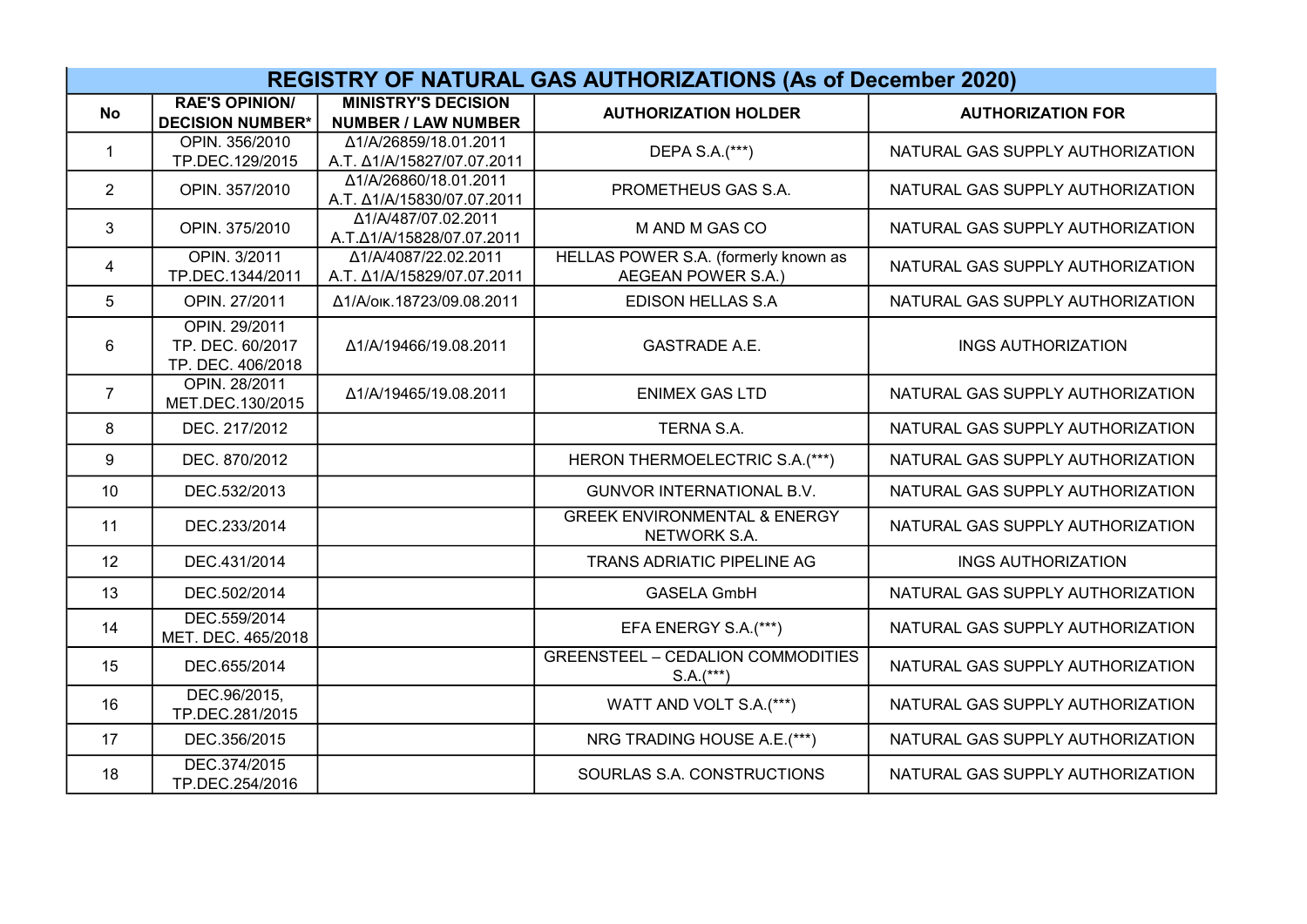| No. | <b>RAE'S OPINION/</b><br><b>DECISION NUMBER*</b> | <b>MINISTRY'S DECISION</b><br><b>NUMBER / LAW NUMBER</b> | <b>AUTHORIZATION HOLDER</b>                               | <b>AUTHORIZATION FOR</b>            |
|-----|--------------------------------------------------|----------------------------------------------------------|-----------------------------------------------------------|-------------------------------------|
| 19  |                                                  | Article 8, LAW 4336/2015                                 | EPA ATTIKI S.A.(***)                                      | NATURAL GAS SUPPLY AUTHORIZATION ** |
| 20  |                                                  | Article 8, LAW 4336/2015                                 | EPA THESSALONIKI S.A.(***)                                | NATURAL GAS SUPPLY AUTHORIZATION ** |
| 21  |                                                  | Article 8, LAW 4336/2015                                 | EPA THESSALIA S.A.                                        | NATURAL GAS SUPPLY AUTHORIZATION ** |
| 22  | DEC.437/2015                                     |                                                          | MAKIOS S.A.                                               | NATURAL GAS SUPPLY AUTHORIZATION    |
| 23  | DEC.473/2015                                     |                                                          | ELINOIL HELLENIC PETROLEUM COMPANY<br>$S.A.(***)$         | NATURAL GAS SUPPLY AUTHORIZATION    |
| 24  | DEC.32/2016<br>DEC. 368/2020                     |                                                          | PROTERGIA POWER S.A.                                      | NATURAL GAS SUPPLY AUTHORIZATION    |
| 25  | DEC.143/2016                                     |                                                          | ALUMINIUM OF GREECE                                       | NATURAL GAS SUPPLY AUTHORIZATION    |
| 26  | DEC.240/2016                                     |                                                          | VOLTERRA S.A.(***)                                        | NATURAL GAS SUPPLY AUTHORIZATION    |
| 27  | DEC.387/2016                                     |                                                          | VI.ENER A.E.(***)                                         | NATURAL GAS SUPPLY AUTHORIZATION    |
| 28  | DEC.415/2016                                     |                                                          | CORAL A.E. OIL AND CHEMICALS<br><b>COMPANY</b>            | NATURAL GAS SUPPLY AUTHORIZATION    |
| 29  | DEC.416/2016                                     |                                                          | PNG LTD                                                   | NATURAL GAS SUPPLY AUTHORIZATION    |
| 30  | DEC. 25/2017                                     |                                                          | AEGEAN OIL S.A.                                           | NATURAL GAS SUPPLY AUTHORIZATION    |
| 31  | DEC.129/2017                                     |                                                          | <b>Q CAPITAL INTERNATIONAL PARTNERS</b><br><b>LIMITED</b> | NATURAL GAS SUPPLY AUTHORIZATION    |
| 32  | DEC.238/2017                                     |                                                          | REVOIL A.E.                                               | NATURAL GAS SUPPLY AUTHORIZATION    |
| 33  | DEC. 452/2017                                    |                                                          | PETROGAS S.A.                                             | NATURAL GAS SUPPLY AUTHORIZATION    |
| 34  | DEC. 645/2017                                    |                                                          | SINTEZ GREEN ENERGY CYPRUS LTD                            | NATURAL GAS SUPPLY AUTHORIZATION    |
| 35  | DEC. 691/2018                                    |                                                          | <b>GS GAS AEBEY</b>                                       | NATURAL GAS SUPPLY AUTHORIZATION    |
| 36  | DEC. 780/2017                                    |                                                          | <b>NISOGAS SA</b>                                         | NATURAL GAS SUPPLY AUTHORIZATION    |
| 37  | DEC. 883/2017                                    |                                                          | KEN S.A. (***)                                            | NATURAL GAS SUPPLY AUTHORIZATION    |
| 38  | DEC. 1025/2017                                   |                                                          | <b>GAS TECHNIC I.K.E.</b>                                 | NATURAL GAS SUPPLY AUTHORIZATION    |
| 39  | DEC. 1095/2017                                   |                                                          | ELPEDISON A. E.(***)                                      | NATURAL GAS SUPPLY AUTHORIZATION    |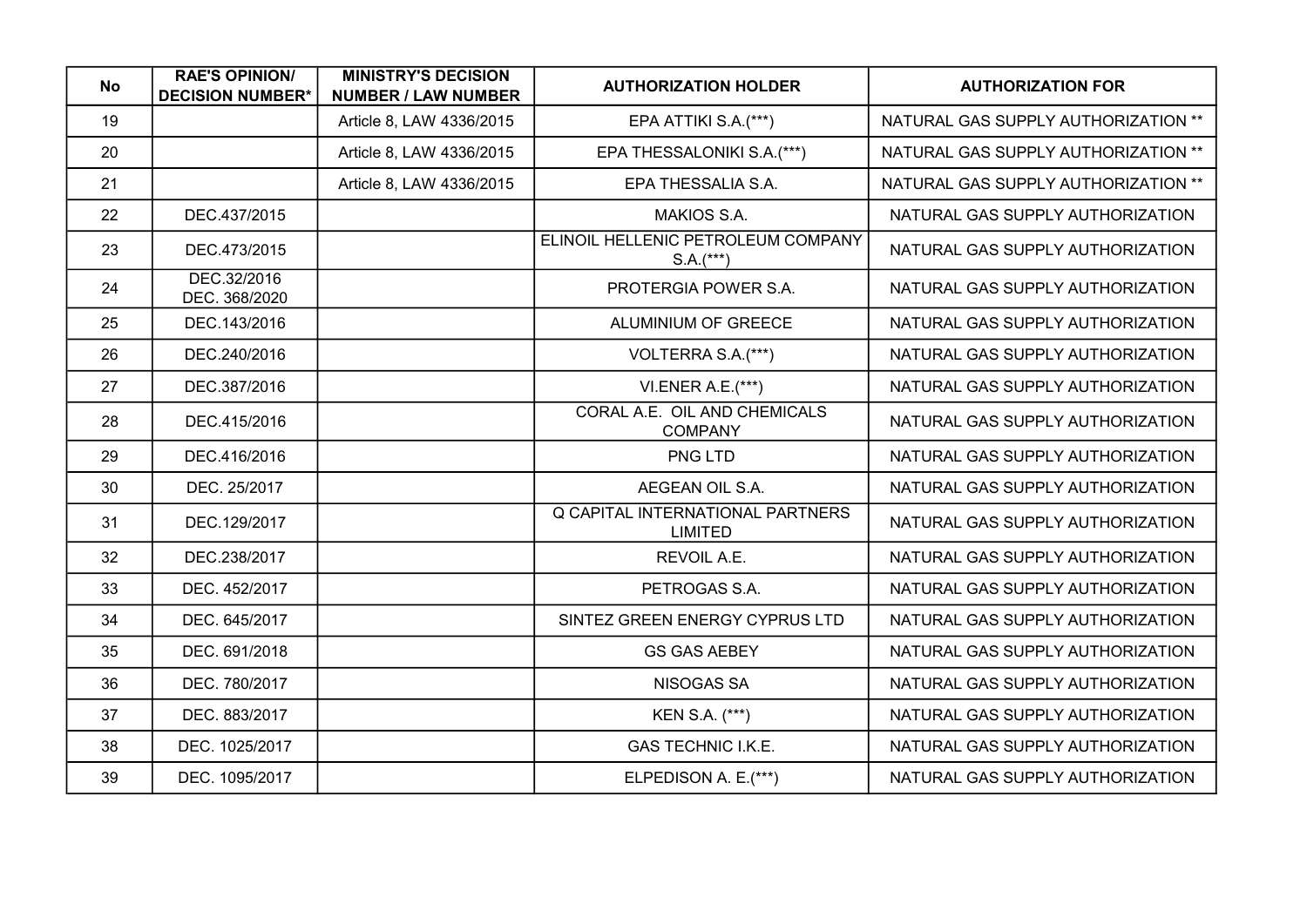| No | <b>RAE'S OPINION/</b><br><b>DECISION NUMBER*</b> | <b>MINISTRY'S DECISION</b><br><b>NUMBER / LAW NUMBER</b> | <b>AUTHORIZATION HOLDER</b>                                                                                             | <b>AUTHORIZATION FOR</b>                                     |
|----|--------------------------------------------------|----------------------------------------------------------|-------------------------------------------------------------------------------------------------------------------------|--------------------------------------------------------------|
| 40 | DEC. 1096/2017                                   |                                                          | <b>MOTOR OIL (HELLAS) CORINTH</b><br>REFINERIES S.A.                                                                    | NATURAL GAS SUPPLY AUTHORIZATION                             |
| 41 | DEC. 1087/2017                                   |                                                          | <b>CORAL GAS AEBEY</b>                                                                                                  | NATURAL GAS SUPPLY AUTHORIZATION                             |
| 42 | DEC. 0239/2018                                   |                                                          | PPC S.A.                                                                                                                | NATURAL GAS SUPPLY AUTHORIZATION                             |
| 43 | DEC. 1006/2018                                   |                                                          | LPC S.A.                                                                                                                | NATURAL GAS SUPPLY AUTHORIZATION                             |
| 44 | DEC. 1314/2018                                   |                                                          | <b>GAS DISTRIBUTION COMPANY</b><br>THESSALONIKI - THESSALY S.A. (EDA<br>THESS)                                          | NATURAL GAS DISTRIBUTION LICENSE                             |
| 45 | DEC. 1315/2018                                   |                                                          | <b>GAS DISTRIBUTION COMPANY</b><br>THESSALONIKI - THESSALY S.A. (EDA<br>THESS)                                          | NATURAL GAS DISTRIBUTION NETWORK<br><b>OPERATION LICENSE</b> |
| 46 | DEC. 1316/2018                                   |                                                          | ATTIKI NATURAL GAS DISTRIBUTION<br>COMPANY S.A.                                                                         | NATURAL GAS DISTRIBUTION LICENSE                             |
| 47 | DEC. 1317/2018                                   |                                                          | ATTIKI NATURAL GAS DISTRIBUTION<br><b>COMPANY S.A.</b>                                                                  | NATURAL GAS DISTRIBUTION NETWORK<br><b>OPERATION LICENSE</b> |
| 48 | DEC. 1318/2018                                   |                                                          | PUBLIC COMPANY GAS DISTRIBUTION<br>NETWORKS S.A.                                                                        | NATURAL GAS DISTRIBUTION LICENSE                             |
| 49 | DEC. 1319/2018                                   |                                                          | PUBLIC COMPANY GAS DISTRIBUTION<br>NETWORKS S.A.                                                                        | NATURAL GAS DISTRIBUTION NETWORK<br><b>OPERATION LICENSE</b> |
| 50 | DEC. 1324/2018                                   |                                                          | WINDOWS INTERNATIONAL S.A.                                                                                              | <b>INGS LICENSE</b>                                          |
| 51 | DEC. 1321/2018                                   |                                                          | ΔΙΩΡΥΓΑ GAS SA                                                                                                          | <b>INGS LICENSE</b>                                          |
| 52 | DEC. 1320/2018                                   |                                                          | ILIOCHORA S.A.                                                                                                          | NATURAL GAS DISTRIBUTION LICENSE                             |
| 53 | DEC. 0494/2019                                   |                                                          | BLUE GRID & POWER S.A.                                                                                                  | NATURAL GAS SUPPLY LICENSE                                   |
| 54 | DEC. 0799/2019                                   |                                                          | <b>EDIL HELLAS ATEBE</b>                                                                                                | NATURAL GAS DISTRIBUTION LICENSE                             |
| 55 | DEC. 0800/2019                                   |                                                          | <b>EDIL HELLAS ATEBE</b>                                                                                                | NATURAL GAS DISTRIBUTION LICENSE                             |
| 56 | DEC. 0842/2019                                   |                                                          | ΕΤΑΙΡΕΙΑ ΠΑΡΟΧΗΣ ΑΕΡΙΟΥ ΑΤΤΙΚΗΣ-<br>ΕΛΛΗΝΙΚΗ ΕΤΑΙΡΕΙΑ ΕΝΕΡΓΕΙΑΣ (δ.τ.<br>ΦΥΣΙΚΟ ΑΕΡΙΟ - ΕΛΛΗΝΙΚΗ ΕΤΑΙΡΕΙΑ<br>ΕΝΕΡΓΕΙΑΣ) | NATURAL GAS SUPPLY LICENSE                                   |